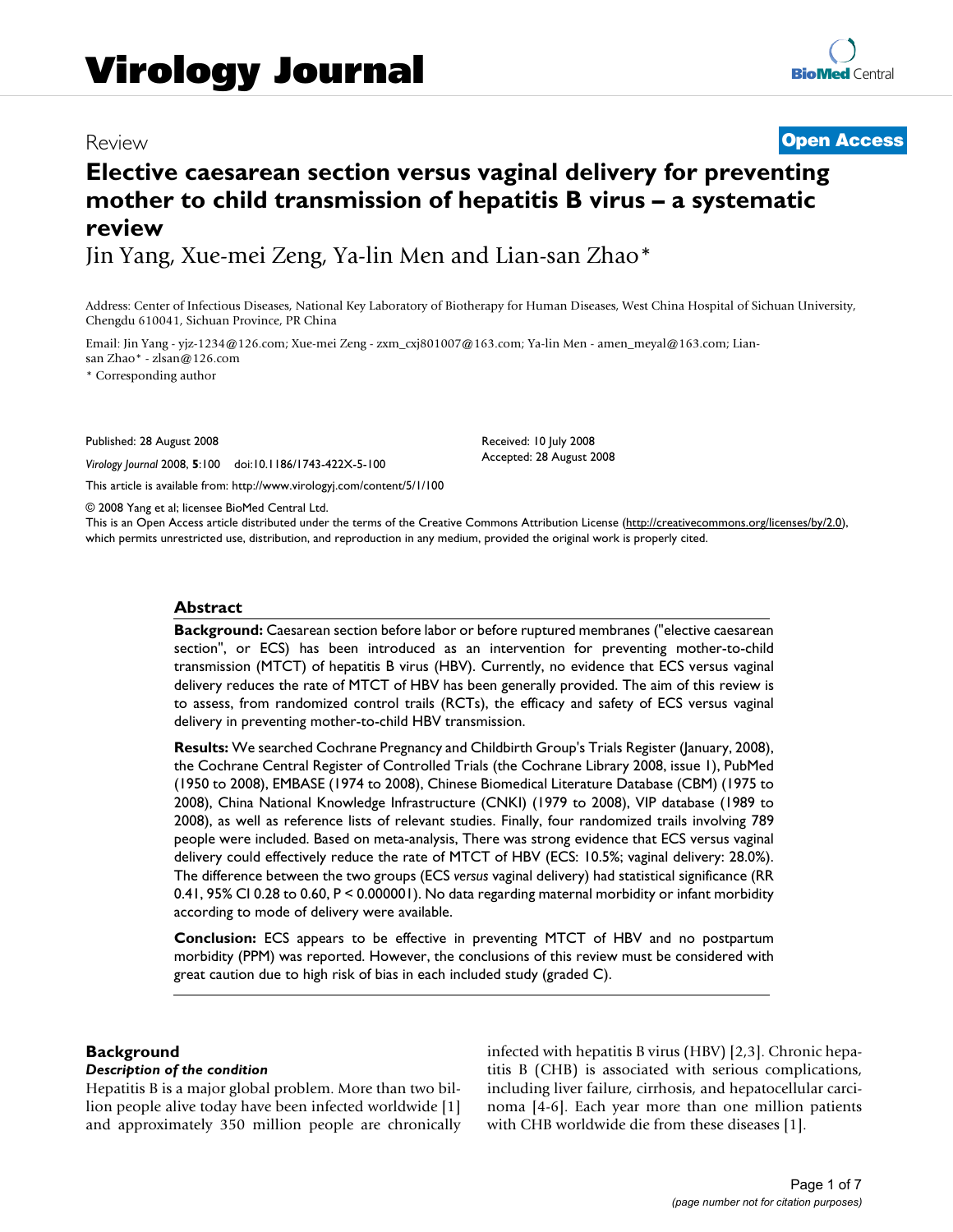Mother-to-child transmission(MTCT) of HBV is one of the most important causes of chronic HBV infection [7-9] and remains one serious problem despite passive immunization (hepatitis B immune globulin at birth) and active immunization (hepatitis B vaccination according to the standard 3-dose schedule). MTCT may occur prenatally, during delivery, or postpartum. Currently, a series of measures have been taken to prevent both prenatal and postpartum routes of transmission with progress being achieved to some extent. However, with regard to MTCT of HBV during delivery, disagreements still exist on the issue of whether different mode of delivery (mainly caesarean section *versus* vaginal delivery) will affect the risk of mother-to-child HBV transmission [10,11].

#### *Description of the intervention*

Of the cases of MTCT of HBV, a large population occur during the intrapartum period. Underlying mechanisms may include transfusion of the mother's blood to the fetus during labor contractions, infection after the rupture of membranes, and direct contact of the fetus with infected secretions or blood from the maternal genital tract [12- 16]. As elective caesarean section (ECS) is performed before the onset of labor or the rupture of membranes, it could effectively avoid the disbenefits described above. Therefore, ECS might reduce the risk of MTCT of HBV (compared with vaginal delivery or cesarean section after onset of labor or after rupture of membranes).

It is well known that, in the absence of HBV infection, ECS is related to increased risks of maternal and infant morbidity [17-19]. In a population of HBV-infected women, the procedure would be expected to be associated with the same or greater deleterious effects on both mother and infant. For instance, surgical delivery would be expected to increase the risk of fever, endometritis, and hemorrhage and severe anemia among women. Commonly, Infants born by ECS at term are at increased risk for developing respiratory disorders compared with those born by vaginal delivery. However, although the risk of neonatal respiratory morbidity is higher, the number of affected infants is small [20]. In addition to respiratory morbidity (respiratory distress syndrome, transient tachypnea of the newborn), an increased risk of lacerations of newborn skin is also of concern with surgical delivery.

#### *Why it is important to do this overview*

Given the uncertainty of findings from current studies, what is more, HBV-infected pregnant women must be provided with available information with which to make informed decisions regarding ECS and other options to prevent transmission of infection to their children, we aim to determine if there is any evidence from randomized controlled trials (RCTs) that offering ECS to mothers who are infected with HBV affects the risk of MTCT of HBV.

#### **Results**

# *Description of studies*

#### *Studies identified*

A total of 942 studies were identified by the searches. No unpublished studies or other information was obtained from contact with WHO and individual researchers. By scanning titles and abstracts of the 942 studies, 927 studies, including overlapped studies, reviews, case reports and meta analyses, were excluded. After referring to full texts, 11 studies were excluded upon further scrutiny due to the following reasons: 7 studies made HBV-infected women with positive hepatitis B surface antigen (HBsAg) and/or hepatitis B e antigen (HBeAg) as their participant criteria; 3 studies had other interventions potentially impacting the outcome; 1 study did not provide data to meet the outcome criteria. Finally, we included 4 studies, involving 789 people, which were all performed in china. Among them, 1 were published in English [21] (Lee 1988), 3 in Chinese (Ji 2002, Wang 2004, Liu 2008, available only by searching the database of CNKI). Apart from Chinese and English, we did not search citations in other languages.

#### *Designs of included studies*

All the included studies were of a parallel design, single centre and had a control group.

#### *Participants of included studies*

Numbers of participants of the individual studies ranged from 97 to 244 with a total of 789 participants included in this review. All of them were HBV-infected pregnant women with HBV DNA-positive in sera of blood. The baseline characteristics (including the age, race, gravidity, parity, pregnant week, disease duration, and severity of disease, etc) were similar in the two groups ( $P > 0.05$ ).

#### *Interventions of included studies*

ECS was made as the intervention group, and vaginal delivery as the control group in each of the four studies.

#### *Outcomes of included studies*

None of the four studies reported the maternal morbidity or infant morbidity associated with ECS. The common outcome reported was the positive rate of HBV DNA in neonates under different mode of delivery (ECS *versus* vaginal delivery).

#### *Methodological quality*

#### *Randomization*

All the four studies mentioned "random", "randomize" or "randomized", but did not give a clear description of the randomization procedure.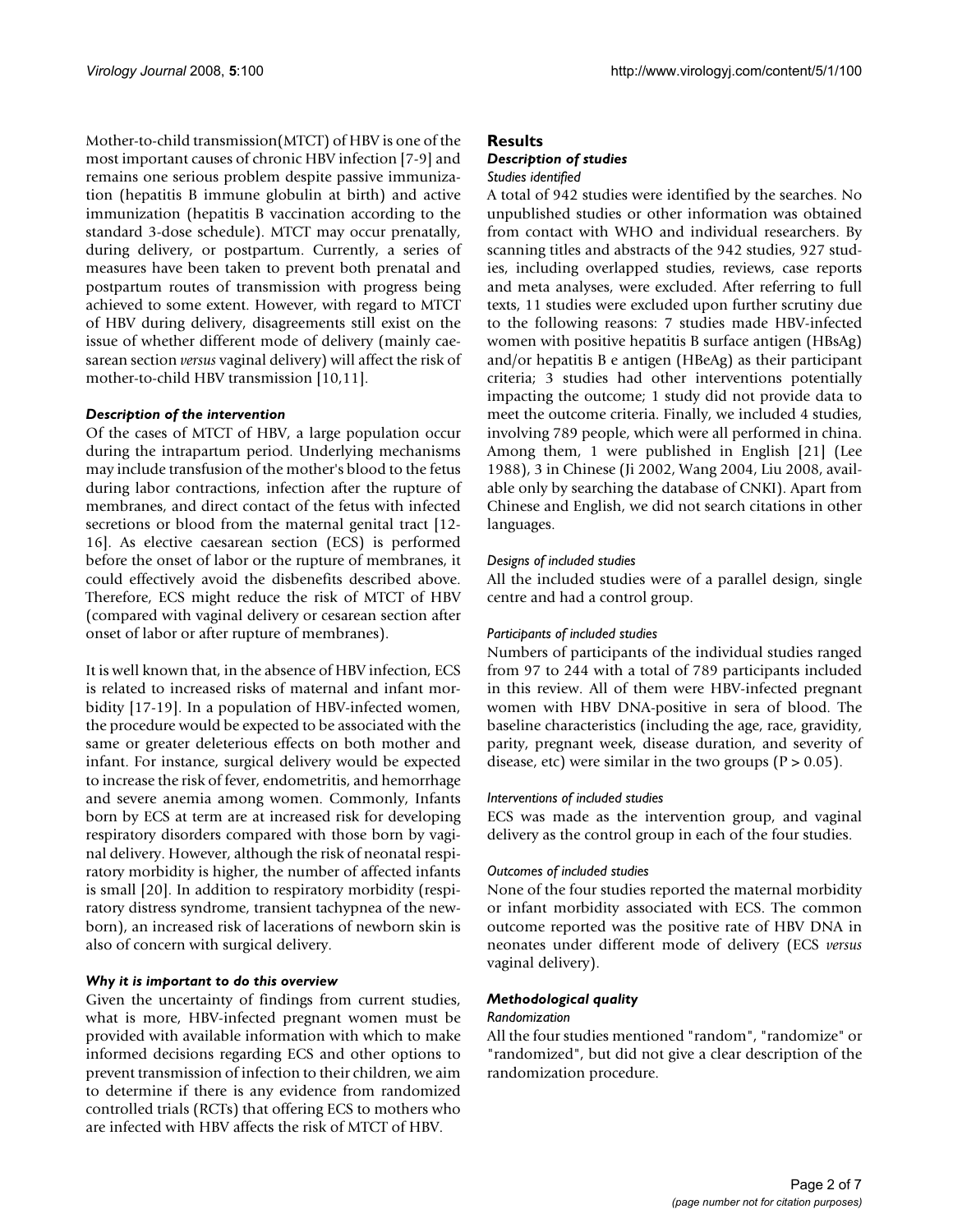#### *Allocation concealment*

No allocation concealment was used in each of the four studies

#### *Blinding*

No blind was used in each of the four studies

#### *Description of withdrawals, dropouts, losses of follow up and intention-to-treat analysis*

Neither of the included studies mentioned withdrawals, dropouts, losses of follow up or performed any intentionto-treat analysis.

According to the quality criteria listed above, we considered each included study was at high risk of bias and graded as category C.

#### *Effects of interventions*

#### *Assessment of the efficacy of ECS versus vaginal delivery for preventing MTCT of HBV*

Four studies demonstrated the efficacy of ECS compared to vaginal delivery for the prevention of MTCT of HBV. According to chi-squared statistic and I square  $(I^2)$ , the results of the four studies showed no statistical heterogeneity ( $p = 0.48$ .<sup>[2</sup> = 0%). So we used fixed effect model for meta-analysis. After synthesizing the results, we found out that the rate of MTCT of HBV according to mode of delivery differed significantly (ECS: 10.5%; vaginal delivery: 28.0%). The difference between the two groups (ECS *versus* vaginal delivery) had statistical significance (RR 0.41, 95% CI 0.28 to 0.60, P < 0.000001) (Figure 1). Therefore, in comparison to vaginal delivery, ECS is more efficacious for the prevention of MTCT of HBV.

#### *Subgroup analyses*

Of the four included studies, one trail performed the detection of HBV DNA in neonate's umbilical blood, while other three trails in neonate's peripheral blood. So

subgroup analysis was carried out under the two circumstances. The trend towards elevated rate of MTCT of HBV in the ECS group compared to vaginal delivery group with HBV DNA detected in neonate's umbilical blood (RR 0.50, 95% CI 0.26 to 0.95) was similar to studies with HBV DNA detected in neonate's peripheral blood (RR 0.37, 95% CI 0.24 to 0.59) (Figure 2).

#### *Sensitivity analyses*

We did not carry out any of the planned sensitivity analyses as no unpublished studies were found and all included studies were at high risk of bias (graded C).

#### *Assessment of publication bias*

There was an insufficient number of trials for us to assess publication bias.

#### *Adverse events*

No postpartum morbidity (PPM) associated with ECS was reported.

### **Discussion**

### *Analysis of the effect of ECS for preventing MTCT of HBV* Four clinical trails were identified which evaluated the efficacy of ECS for the prevention of MTCT of HBV. They indicate ECS could significantly reduce the risk of MTCT. With regard to postpartum morbidity (PPM), none of these studies had reported the maternal morbidity or infant morbidity associated with ECS. Therefore, based on the included studies, the benefit of ECS outweighs the risk of PPM among HBV-infected women. However, it is important to point out that the risk/benefit ratio should depend on the underlying rate of MTCT. With very low rates of MTCT, the risks associated with ECS among HBVinfected women may outweigh the benefits.

Currently, HBV DNA-positive is mostly considered the direct index reflecting the infectivity of HBV. So we only

| <b>NEVIEW.</b><br>Comparison:<br>Outcome: | elective caesareari secubit versus vaginal delivery for preventing mother-to-criliu transmission of hepatitis D virus<br>01 elective caesarean section versus vaginal delivery<br>01 rate of HBV DNA-positive of neonate's blood |               |                      |                    |                       |  |
|-------------------------------------------|----------------------------------------------------------------------------------------------------------------------------------------------------------------------------------------------------------------------------------|---------------|----------------------|--------------------|-----------------------|--|
| Study<br>or sub-category                  | intervention<br>nN                                                                                                                                                                                                               | control<br>nN | RR (fixed)<br>95% CI | <b>Weight</b><br>% | RR (fixed)<br>95% CI  |  |
| Ji 2002                                   | 9/60                                                                                                                                                                                                                             | 54/181        |                      | 31.81              | $0.50$ $[0.26, 0.96]$ |  |
| Lee 1988                                  | 0/30                                                                                                                                                                                                                             | 13/67         |                      | 10.00              | $0.08$ $[0.00, 1.32]$ |  |
| Liu 2008                                  | 14/153                                                                                                                                                                                                                           | 15/54         |                      | 26.24              | $0.33$ $[0.17, 0.64]$ |  |
| Wang 2004                                 | 9/61                                                                                                                                                                                                                             | 54/183        |                      | 31.95              | $0.50$ $[0.26, 0.95]$ |  |
| Total (95% CI)                            | 304                                                                                                                                                                                                                              | 485           |                      | 100.00             | $0.41$ $[0.28, 0.60]$ |  |
|                                           | Total events: 32 (intervention), 136 (control)                                                                                                                                                                                   |               |                      |                    |                       |  |
|                                           | Test for heterogeneity: Chi?= 2.45, df = $3$ (P = 0.48), l?= 0%                                                                                                                                                                  |               |                      |                    |                       |  |
|                                           | Test for overall effect: $Z = 4.60$ (P $\leq 0.00001$ )                                                                                                                                                                          |               |                      |                    |                       |  |
|                                           |                                                                                                                                                                                                                                  |               | 0.5<br>0.2<br>0.1    | 10                 |                       |  |

### Analysis of the efficacy of **Figure 1** ECS versus vaginal delivery for preventing MTCT of HBV **Analysis of the efficacy of ECS versus vaginal delivery for preventing MTCT of HBV.**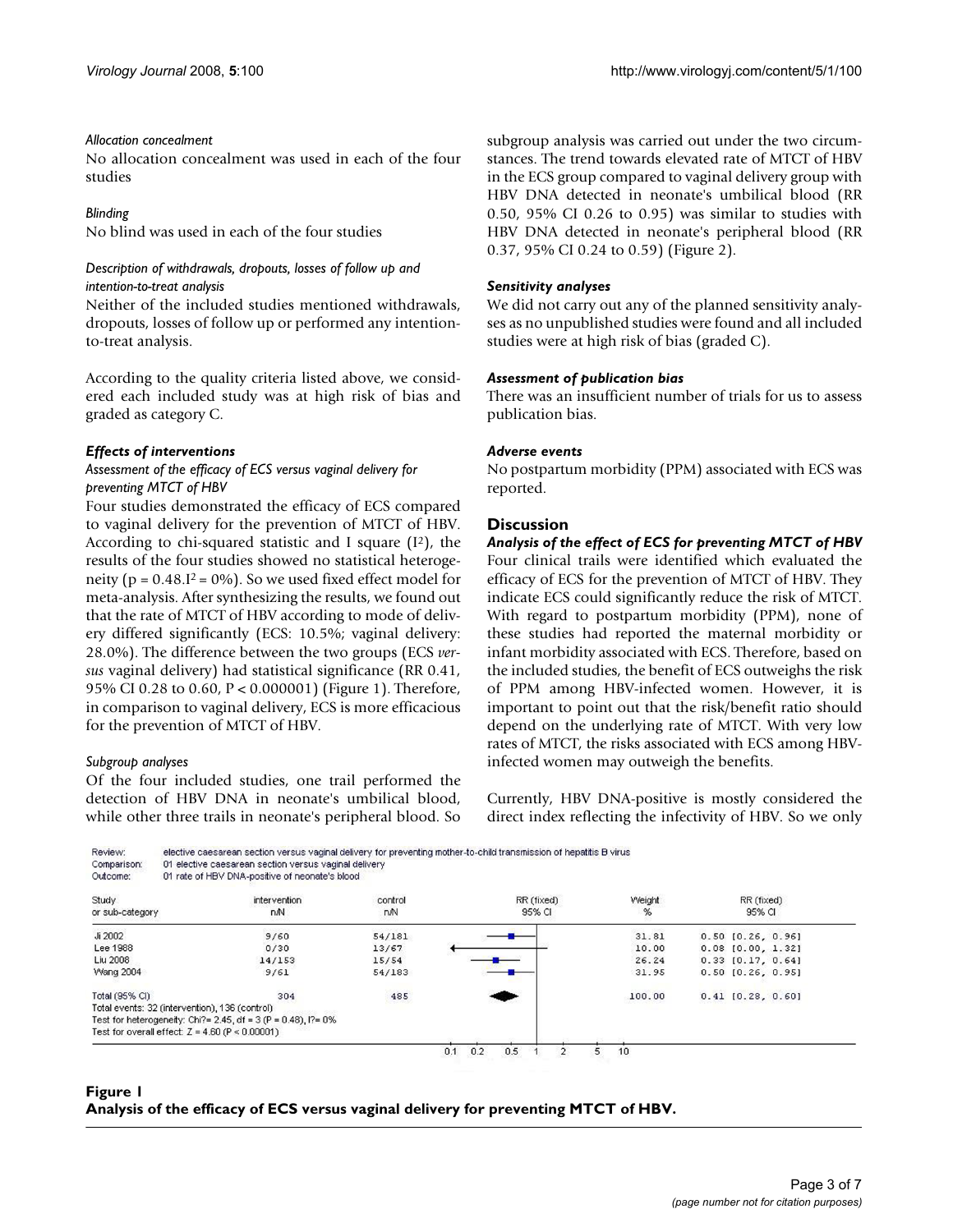| Study<br>or sub-category                          | intervention<br>n/N                                                     | control<br>nN |            | RR (fixed)<br>95% CI | Weight:<br>% | RR (fixed)<br>95% CI  |
|---------------------------------------------------|-------------------------------------------------------------------------|---------------|------------|----------------------|--------------|-----------------------|
| 01 peripheral blood                               |                                                                         |               |            |                      |              |                       |
| Ji 2002                                           | 9/60                                                                    | 54/181        |            |                      | 31.81        | $0.50$ $[0.26, 0.96]$ |
| Lee 1988                                          | 0/30                                                                    | 13/67         |            |                      | 10.00        | $0.08$ $[0.00, 1.32]$ |
| Liu 2008                                          | 14/153                                                                  | 15/54         |            |                      | 26.24        | $0.33$ $[0.17, 0.64]$ |
| Subtotal (95% CI)                                 | 243                                                                     | 302           |            |                      | 68.05        | $0.37$ $[0.24, 0.59]$ |
| Total events: 23 (intervention), 82 (control)     |                                                                         |               |            |                      |              |                       |
|                                                   | Test for heterogeneity: Chi?= $2.11$ , df = $2$ (P = 0.35), l?= $5.1\%$ |               |            |                      |              |                       |
| Test for overall effect: $Z = 4.16$ (P < 0.0001)  |                                                                         |               |            |                      |              |                       |
| 02 umbilical blood                                |                                                                         |               |            |                      |              |                       |
| Wang 2004                                         | 9/61                                                                    | 54/183        |            |                      | 31.95        | $0.50$ $[0.26, 0.95]$ |
| Subtotal (95% CI)                                 | 61                                                                      | 183           |            |                      | 31.95        | $0.50$ $[0.26, 0.95]$ |
| Total events: 9 (intervention), 54 (control)      |                                                                         |               |            |                      |              |                       |
| Test for heterogeneity: not applicable            |                                                                         |               |            |                      |              |                       |
| Test for overall effect: $Z = 2.11$ (P = 0.03)    |                                                                         |               |            |                      |              |                       |
| Total (95% CI)                                    | 304                                                                     | 998991<br>485 |            |                      | 100.00       | $0.41$ $[0.28, 0.60]$ |
| Total events: 32 (intervention), 136 (control)    |                                                                         |               |            |                      |              |                       |
|                                                   | Test for heterogeneity: Chi?= 2.45, df = $3 (P = 0.48)$ , l?= 0%        |               |            |                      |              |                       |
| Test for overall effect: $Z = 4.60$ (P < 0.00001) |                                                                         |               |            |                      |              |                       |
|                                                   |                                                                         |               |            |                      |              |                       |
|                                                   |                                                                         |               | 0.1<br>0.2 | 0.5<br>2             | 10<br>5      |                       |

Review: elective caesarean section versus vaginal delivery for preventing mother-to-child transmission of hepatitis B virus Comparison:

02 elctive caesarean section versus vaginal delivery

Subgroup analysis of the efficacy **Figure 2** of ECS versus vaginal delivery for preventing MTCT of HBV **Subgroup analysis of the efficacy of ECS versus vaginal delivery for preventing MTCT of HBV.**

included HBV-infected women with HBV DNA-positive, and also made neonates with HBV DNA-positive as the outcome criteria. However, the detailed HBV DNA levels in included HBV-infected women were not described, except one study (Liu 2008), which included patients with HBV DNA  $> 10^5$  copy/ml. So we can't get adequate information for the magnitude of infectivity, which may influence the effect of ECS for the prevention of MTCT of HBV in this review. Subgroup analysis demonstrates that, HBV DNA-positive either in neonate's umbilical blood or in neonate's peripheral blood indicates the existence of HBV infection, but false positive must be excluded as a result of nonstandard collection of blood. According to principles of medical ethics, we suggest neonate's umbilical blood should be chosen for detection of HBV DNA, which can largely relieve pains of newborns. But it must be performed strictly to avoid pollution by maternal blood.

#### *Limitations of this systematic review*

The conclusions of this review must be considered with great caution.

All the retrieved studies did not give adequate descriptions of the methodology used, which may have misled us if we had not clarified the details, for example, inclusion of non-RCTs and classifying the trials into category B rather than C. It was an exhausting but necessary process to interview every primary trial author before deciding whether to include these trials, when the methodological details were not reported. Contacting authors by telephone was more effective than writing to them because of a higher response rate and left no time for the trial authors to make up artificial details. However, even after confirmation of true randomization, we found that the methodological quality of these studies remained poor.

Allocation concealment is important in preventing selection bias. Each of the studies related to our question did not use any approach to conceal the allocation process, which could lead to a high risk of selection bias.

No blinding was conducted with either the participants or the investigators, which led to a high risk of performance bias. None of the studies mentioned blinding to the outcome assessors, which promotes suspicion of detection bias. Publication bias may exist as no primary articles reporting negative results were found. No information of numbers of withdrawals, dropouts, losses of follow up may have led to high attrition bias in one study.

In addition, included studies of ECS among HBV-infected women have been conducted exclusively in china. In other countries, the risks and benefits associated with ECS have been largely unexplored.

#### **Conclusion**

#### *Implications for practice*

Although studies of ECS showed a strong evidence of a reduction in the risk of MTCT of HBV, methodological concerns including lack of information on randomization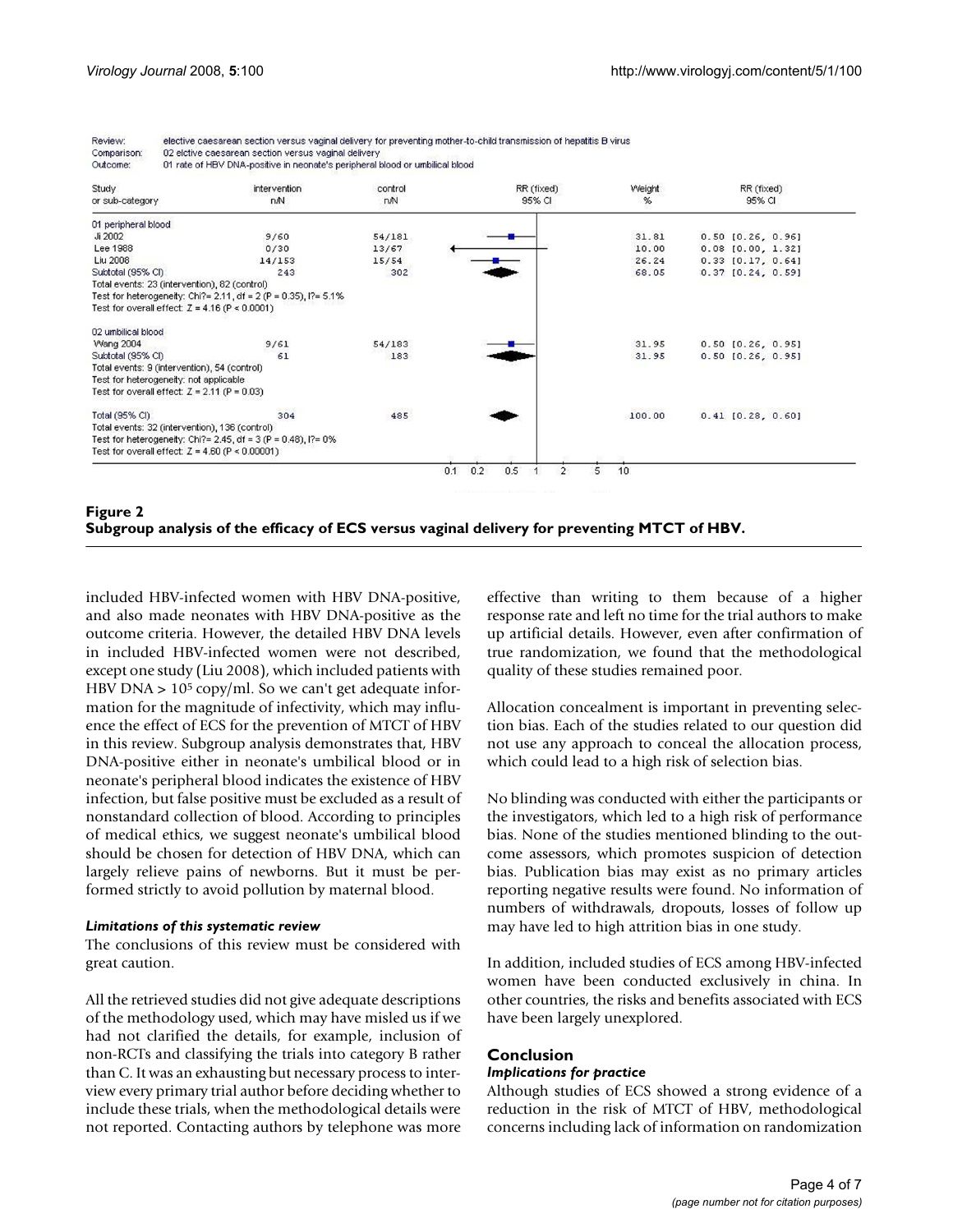procedure, lack of allocation concealment, and lack of blinding, make the role of ECS for preventing MTCT of HBV uncertain.

#### *Implications for research*

More high quality controlled trials are required for assessing the effects of ECS in comparison to vaginal delivery for preventing MTCT of HBV. We suggest that well-designed RCTs with adequate power to provide a definitive answer, need be conducted. The randomization procedure should be clearly described. Allocation concealment should be emphasized and the approaches should be reported. Blinding should be conducted, though this may be difficult. Additionally, more attention should be paid to PPM associated with ECS.

### **Methods**

# *Criteria for considering studies for this review Types of studies*

We included RCTs only.

### *Types of participants*

HBV-infected Pregnant women with HBV DNA-positive (HBV DNA  $> 10<sup>3</sup>$ copies/ml) in sera of blood and their babies.

*Types of intervention* ECS versus vaginal delivery.

*Types of outcome measures* Primary outcomes (HBV transmission-related)

HBV-infection in neonates: HBV DNA-positive in umbilical blood or peripheral blood after birth.

Secondary outcomes (morbidities related to the actual method of delivery)

(1)Maternal morbidity: types of maternal morbidity evaluated includes: febrile morbidity, endometritis, hemorrhage or severe anemia, pneumonia, and urinary tract infections.

(2)Infant morbidity: types of infant morbidity evaluated includes: respiratory morbidity (respiratory distress syndrome and transient tachypnea of the newborn) and skin lacerations.

### *Search methods for identification of studies Electronic searches*

We searched the electronic databases as follows: Cochrane Pregnancy and Childbirth Group's Trials Register (January, 2008), the Cochrane Central Register of Controlled Trials (the Cochrane Library 2008, issue 1), PubMed (1950 to 2008), EMBASE (1974 to 2008), Chinese Biomedical Literature Database (CBM) (1975 to 2008), China National Knowledge Infrastructure (CNKI) (1979 to 2008), VIP database (1989 to 2008). We also searched additional trials by scanning the reference lists of relevant trials identified. The search strategy was iterative as follows:

1 HBV

2 HBV INFECT\*

3 HBV INFECTIONS

4 HBV INFECTED

5 #1 OR #2 OR #3 OR #4

6 DELIVERY, OBSTETRIC

7 DELIVERY AND PREGNANCY

8 CAESAREAN SECTION

9 "MODE OF DELIVERY" AND PREGNANCY

10 #6 OR #7 OR #8 OR #9

11 INFANT MORTALITY

12 INFANT MORBIDITY

13 NEONATAL MORTALITY

14 NEONATAL MORBIDITY

15 MATERNAL MORTALITY

16 MATERNAL MORBIDITY

17 POSTPARTUM MORTALITY

18 POSTPARTUM MORBIDITY

19 #11 OR #12 OR #13 OR #14 OR #15 OR #16 OR #17 OR#18

20 #5 AND #10 AND #19

21 (ANIMAL OF ANIMALS) NOT HUMAN

22 #20 NOT #21

#### *Other search strategies*

Organizations (including the World Health Organization), individual researchers working in the field were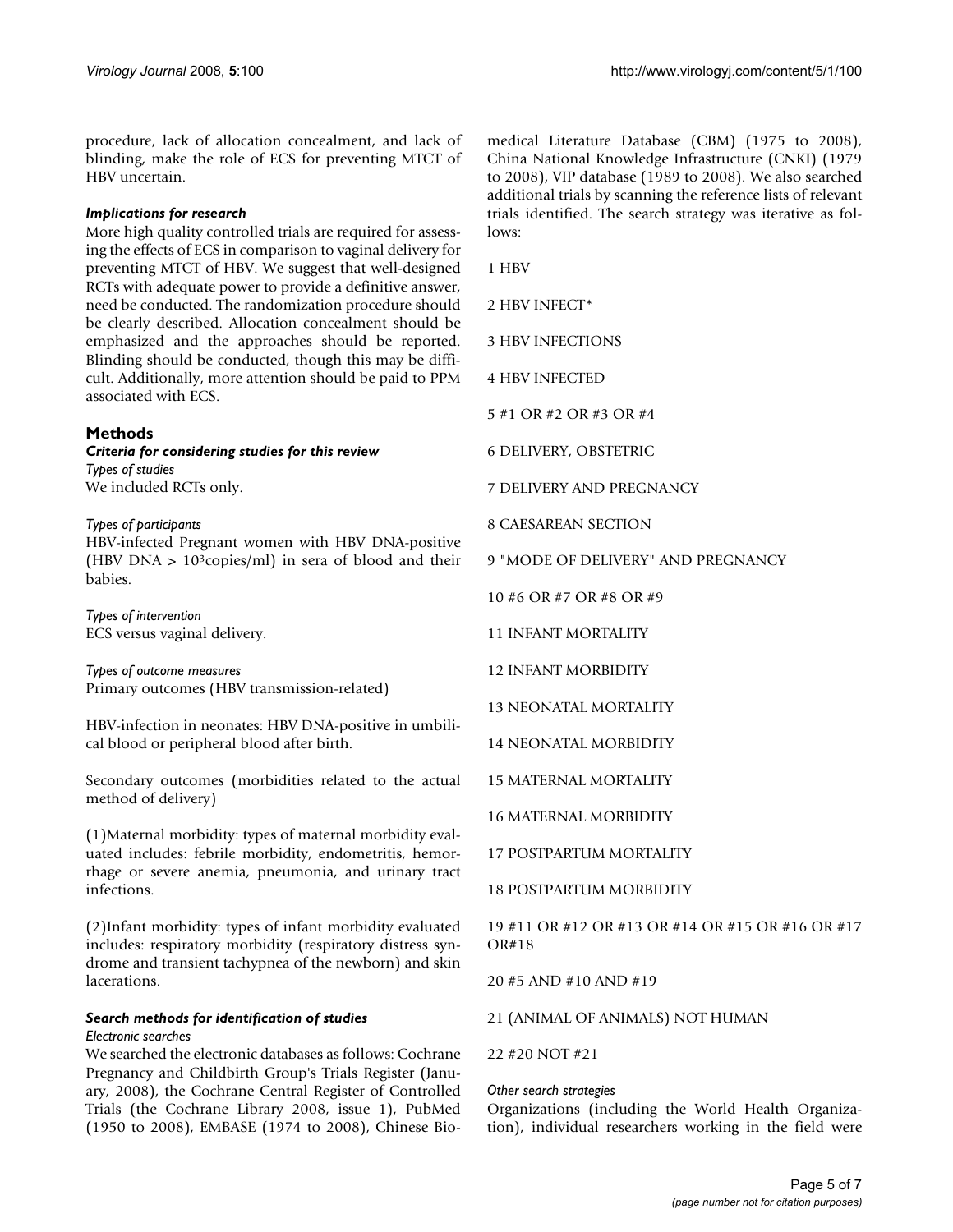contacted in order to obtain possible additional references, unpublished trials, or ongoing trials, confidential reports and raw data of published trials.

# *Selection of studies*

The titles, abstracts and keywords of every record retrieved were scanned to determine which were possibly relevant to the review. Any record that appeared likely to meet the inclusion criteria was obtained in full text. If there was any doubt regarding eligibility from the information given in the title and abstract, the full article was retrieved for clarification. Differences in opinion between reviewers were resolved by discussion.

# *Data extraction*

Two review authors (ZX, MY) independently extracted data concerning details of the study population, interventions and outcomes using a standard data extraction form, specifically designed for this review. We resolved differences in data extraction by consensus, and with reference to the original article. If necessary, we sought information from the authors of the primary studies. For dichotomous outcomes, number of events and total number in each group were extracted. For continuous outcomes, mean, standard deviation and sample size of each group were extracted.

# *Assessment of risk of bias in included trials*

The risk of bias was assessed based largely on the quality criteria specified by the Cochrane Handbook for Systematic Reviews of Interventions 5.0.0 [22]. In particular, the following factors were studied:

- Selection bias: a) was the randomization procedure adequate? b) was the allocation concealment adequate?
- Performance bias: were the patients and people performing the intervention blind to the intervention?
- Attrition bias: a) were withdrawals, dropouts and losses of follow-up completely described? b) was analysis performed by intention-to-treat?
- Detection bias: were outcome assessors blind to the intervention?

Based on these criteria, studies were broadly divided into the following three categories. This classification was used as the basis of a sensitivity analysis. Additionally, we intended to explore the influence of individual quality criteria in a sensitivity analysis.

• A: all quality criteria met – low risk of bias.

- B: one or more of the quality criteria only partly metmoderate risk of bias.
- C: one or more criteria not met high risk of bias.

Each trial was assessed by two reviewers independently (ZX, MY). Disagreements were resolved, where necessary, by recourse to a third reviewer (YJ). In cases of disagreement, the rest of the group were consulted and a judgment was made based on consensus.

# *Data Analysis*

Statistical analysis was carried out by using Review Manager (version 4.2). Dichotomous data were presented as relative risk (RR) and continuous outcomes as weighted mean difference (WMD), both with 95% confidence intervals (CI). The overall effect was tested by using Z score with significance being set at  $P < 0.05$ . Heterogeneity was tested by using the chi-squared statistic and I square  $(1^2)$  with significance being set at  $P < 0.1$ . Possible sources of heterogeneity were to be assessed by sensitivity and subgroup analyses. A fixed-effect model was to be used when the studies in the subgroup were sufficiently similar  $(P > 0.10, I<sup>2</sup> < 50)$ . A random effects model was to be used in the summary analysis when there was heterogeneity between the subgroups. Publication bias was to be tested by using the funnel plot or other corrective analytical method, depending on the number of clinical trials included in the systematic review.

# **Competing interests**

The authors declare that they have no competing interests.

# **Authors' contributions**

JY conceived the study and made substantial contributions to its design, acquisition, analysis and interpretation of data. XZ and YM participants in the design, acquisition, analysis and interpretation of data. LZ participated in the design and revised the manuscript critically for important intellectual content. All authors gave final approval of the version to be submitted and any revised version.

# **Acknowledgements**

We thank Tai-xiang Wu for his advice and constructive comments on this review. We also appreciate the helpful comments and suggestions from Jing Li, Guan-jian Liu. We are grateful to You-ping Li for expert suggestions and to Shu-juan Yang for her helpful advice and assistance.

### **References**

- 1. Hepatitis B: **Fact Sheet WHO/204 2000.** [[http://www.who.int/](http://www.who.int/mediacentre/factsheets/fs204/en) [mediacentre/factsheets/fs204/en](http://www.who.int/mediacentre/factsheets/fs204/en)].
- 2. Purcell RH: **[The discovery of the hepatitis viruses.](http://www.ncbi.nlm.nih.gov/entrez/query.fcgi?cmd=Retrieve&db=PubMed&dopt=Abstract&list_uids=8385046)** *Gastroenterology* 1993, **104:**955-963.
- 3. Lee WM: **[Hepatitis B virus infection.](http://www.ncbi.nlm.nih.gov/entrez/query.fcgi?cmd=Retrieve&db=PubMed&dopt=Abstract&list_uids=9392700)** *N Engl J Med* 1997, **337:**1733-1745.
- 4. Liaw YF, Tai DI, Chu CM, Chen TJ: **[The development of cirrhosis](http://www.ncbi.nlm.nih.gov/entrez/query.fcgi?cmd=Retrieve&db=PubMed&dopt=Abstract&list_uids=3371868) [in patients with chronic type B hepatitis: a prospective study.](http://www.ncbi.nlm.nih.gov/entrez/query.fcgi?cmd=Retrieve&db=PubMed&dopt=Abstract&list_uids=3371868)** *Hepatology* 1988, **8:**493-496.